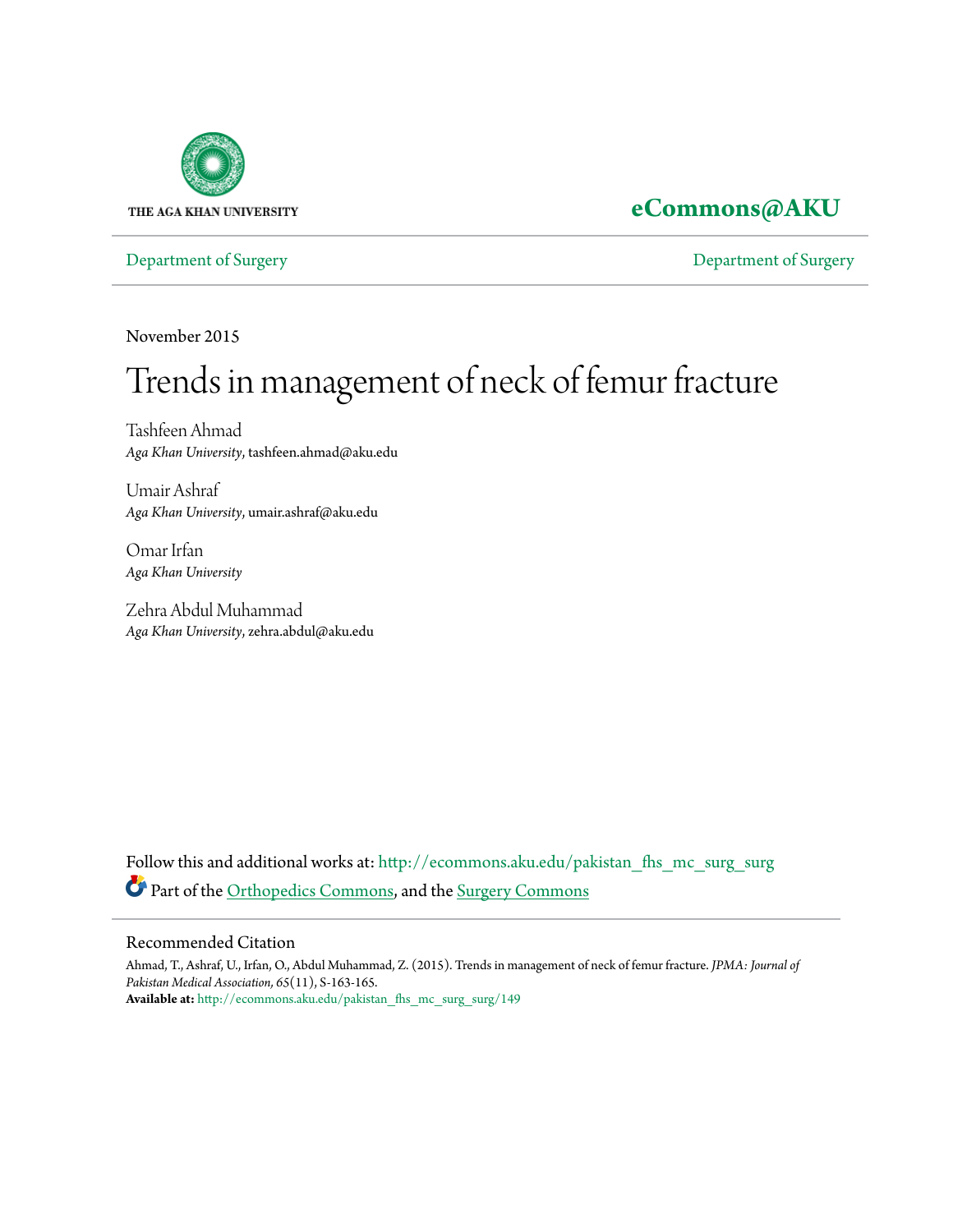# ORIGINAL ARTICLE

## **Trends in management of neck of femur fracture**

Tashfeen Ahmad, Umair Ashraf, Omar Irfan, Zehra Abdul Muhammad

#### **Abstract**

**Objective:** To identify trends related to surgical procedure for the management of neck of femur fracture to see how the choice is changing over time in relation to different age groups.

**Methods:** The retrospective audit was conducted at Aga Khan University Hospital, Karachi, and comprised data of all patients who presented with neck of femur fracture from 1995 to 2014. Patients with open fractures and those having external fixators were excluded. Data was retrieved from the hospital database, and analysed using SPSS 17. **Results:** Records of 1039 patients were reviewed. The proportion of patientsin the 70+ years age group significantly increased from 45% to 52% over the two decades ( $p=0.033$ ). Proportion of patients undergoing total hip replacement increased by more than 3 times from 2.6% to 8% (p<0.001).Internal fixation was the most common procedure in patients aged <50 (p<0.001), and hemiarthroplasty for those aged >50 years (p<0.001). Total hip replacement was seen in its highest proportion (15%) in patients aged 40-49 years (p=0.006). Hemiarthroplasty showed a dramatic decrease in the age group 50-59 years (from 57% to 40%). Total hip replacement showed a steady increasing trend over the last 20 years, most prominently in people in their 50s and 60s (from 1% to 18%; p<0.001). **Conclusion:** There is apparently a rising trend in number of patients presenting with neck of femur fracture. Total hip replacement has a rising trend and partial hip arthroplasties have a decreasing trend when it comes to treatment of neck of femur fractures.

**Keywords:** Fracture neck of femur, Intracapsular fractures, Internal fixation, Hemiarthroplasty, Total hip replacement, Management trends. (JPMA65: S-163 (Suppl. 3); 2015)

### **Introduction**

Hip fractures are common in the elderly and have consequences extending into the domains of medicine, rehabilitation, psychiatry, social work and medical economics. Despite improvements in patient care, advances in surgical technique and implant technology, hip fractures continue to pose a substantial economic burden on the medical systems in the developed and the developing world. In 1995, 15 European Union (EU) countries had about 382,000 hip fractures with an estimated care cost of 9 billion Euros. <sup>1</sup> Its estimated that about 250,000 hip fractures occur in the United States each year. The number of fractures is projected to double by 2050 as the population ages. 2

There are several factors contributing to an everincreasing number of femoral neck fractures, including an increased patient lifespan, activity level and incidence of osteoporosis. <sup>3</sup> The decrease in bone mass in the elderly is caused by a number of factors including reduced function of osteoblasts, increased osteoclast activity, reduced physical activity, genetic predisposition, decreased calcium intake and hormonal influences. <sup>3</sup> This results in

Department of Surgery, Aga Khan University, Karachi, Pakistan. **Correspondence:**Tashfeen Ahmad.Email: tashfeen.ahmad@aku.edu bone resorption outpacing bone building. Postmenopausal women are especially at risk because of oestrogen deficiency. 3

Surgical treatment has been established as the gold standard, with the main aim being early mobilisation in order to prevent morbidity associated with recumbency. However, choice of the surgical option remains a topic of debate. Surgical options mostly revolve around internal fixation, hemiarthroplasty (such as Austin-Moore) and total hip replacement (THR). Each of these has its own merits and demerits.

The current study was conducted to audit the trends in management of neck of femur fracture at our institution to see how the choice of surgical procedure is changing over time in relation to different age groups.

#### **Materials and Methods**

The retrospective audit was conducted at Aga Khan University Hospital, Karachi, and comprised data of all patients who presented with neck of femur fracture from 1995 to 2014. Patients with open fractures and those having external fixators were excluded.

Data was retrieved from the hospital database, and analysed using SPSS 17 Chi square test was used to compare categories. P<0.05 was considered statistically significant.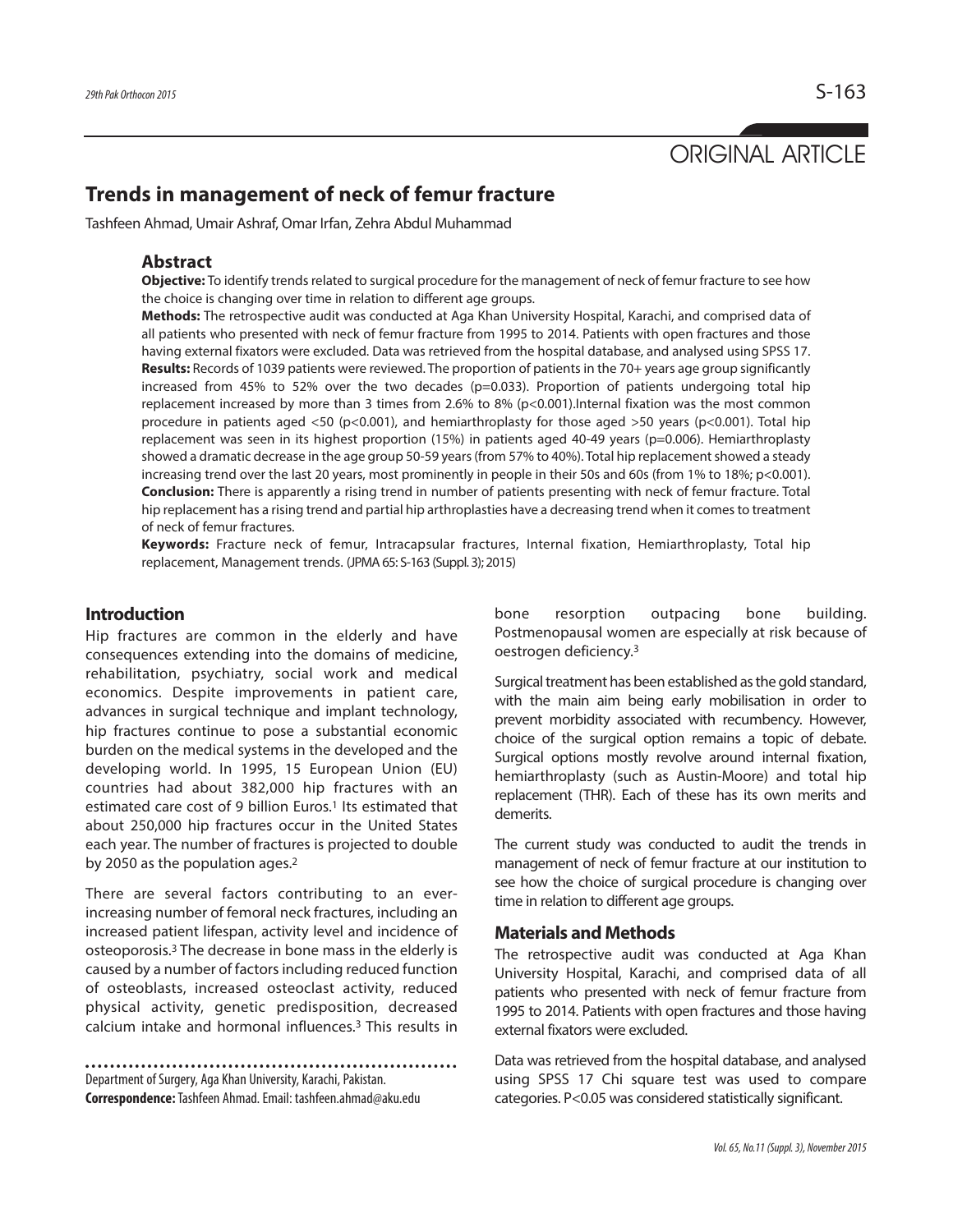#### **Results**

Records of 1039 patients were reviewed. Hemiarthroplasty was the most common procedure in 68% patients (Table-1). Internal fixation was the most common procedure in patients aged  $<$  50 (p $<$ 0.001), and hemiarthroplasty for those aged  $>$  50 years ( $p$ <0.001). THR was seen in its highest proportion (15%) in patients aged 40-49 years (p=0.006) (Figure-1).



Figure-1: Stacked bar chart and data table depicting age distribution and proportion of each procedure within age groups. Significantly higher proportion of patients aged  $<$  50 years underwent internal fixation (76%; p $<$ 0.001), while those aged  $>$  50 years underwent hemiarthroplasty (76%; p<0.001). A narrow bracket (15%) of patients aged 40-49 years underwent total hip replacement (THR) in a significantly higher proportion ( $p=0.006$ ) than other age groups.

The age group forming the highest proportion was 70-79 years, accounting for 31% patients (Table-2). However, there was a shift in the age towards older age group over the 20-year study period. The proportion of patients in the 70+ age group compared to <70 group significantly increased from 45% to 52% (p=0.033).

In terms of choice of procedure, internal fixation remained

Table-1: Hemiarthroplasty was the most common procedure in 68% patients.

| <b>Characteristic</b> | $n$ (%)   |
|-----------------------|-----------|
| Gender                |           |
| Male                  | 476 (46%) |
| Female                | 563 (54%) |
| Year                  |           |
| 1995-1999             | 199 (19%) |
| 2000-2004             | 231 (22%) |
| 2005-2009             | 283 (27%) |
| 2010-2014             | 326 (31%) |
| <b>Procedure</b>      |           |
| Hemiarthroplasty      | 707 (68%) |
| Internal fixation     | 272 (26%) |
| Total hip replacement | 60(6%)    |

**Table-2:** Differences in age groups over time. Proportion of older patients (70+ years) is increasing across the time periods.

| Age group | 1995-1999 | 2000-2004 | 2005-2009 | 2010-2014 |
|-----------|-----------|-----------|-----------|-----------|
|           |           |           |           |           |
| $<$ 30    | 8(4%)     | 11(5%)    | 14(5%)    | 19(6%)    |
| $30 - 39$ | 6(3%)     | 11(5%)    | 4(1%)     | 10(3%)    |
| $40 - 49$ | 14(7%)    | 16(7%)    | 12(4%)    | 18(6%)    |
| $50 - 59$ | 23(12%)   | 34(15%)   | 42(15%)   | 42(13%)   |
| $60 - 69$ | 58(29%)   | 54(23%)   | 63(22%)   | 68(21%)   |
| 70-79     | 49(25%)   | 73(32%)   | 98(35%)   | 100(31%)  |
| $80+$     | 41(21%)   | 32(14%)   | 50(18%)   | 69(21%)   |

more or less consistent across the years, being more common in yournger age groups(Figure-2). Hemiarthroplasty showed a decreasing trend below 70 years.The greatest decrease was in the 50-59 age group, decreasing from 57% to 40%. THR showed an increasing trend. In the last 10 years THR increased from 2.5% before 2010 to over 12.9% after 2010 (p<0.001). The increase was the greatest in patients in their 50s and 60s; from 1% to 18% (p<0.001).

Gender distribution did not show any change over time, with



Figure-2: Trend of choice of procedure across 20 years, according to age group. In the 50s internal fixation was done in about 40% patients, while in the >80 age group hemiarthroplasty remained the most common procedure. In 50s and 60s, there was a progressive increase in proportion of total hip replacement (THR) (from 1% to 18%; p<0.001) and a corresponding decrease in proportion of hemiarthroplasty (78% to 55%;  $p$  < 0.005).